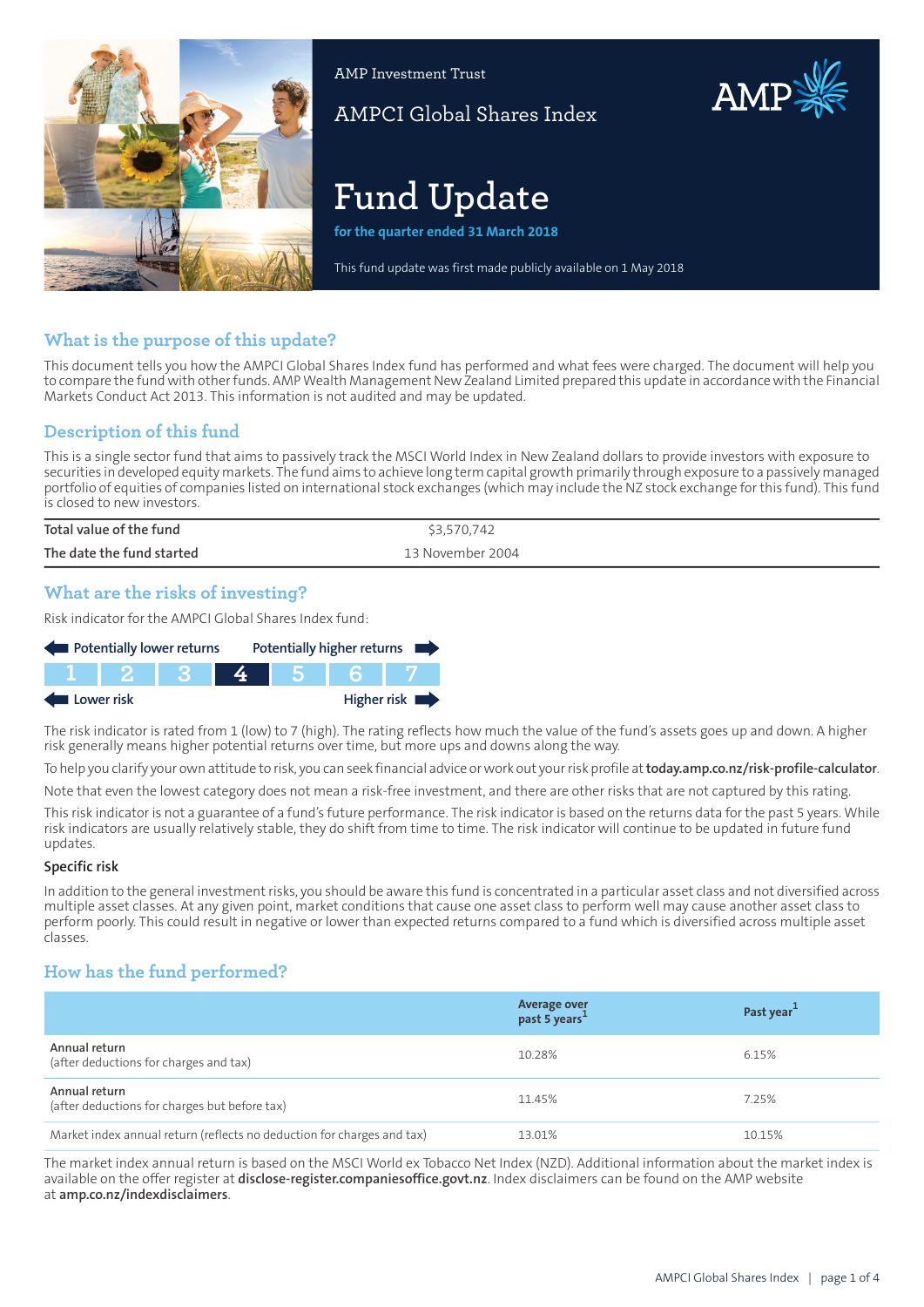#### **Annual return graph**



Return

This shows the return after fund charges and tax for each of the last 10 years ending 31 March. The last bar shows the average annual return for the last 10 years, up to 31 March 2018.

**Important:** This does not tell you how the fund will perform in the future.

Returns in this update are after tax at the highest prescribed investor rate (PIR) of tax for an individual New Zealand resident. Your tax may be lower.

## **What fees are investors charged?**

Investors in the AMPCI Global Shares Index fund are charged fund charges. In the year to 31 March 2017 these were:

|                                             | % of net asset value                                                     |
|---------------------------------------------|--------------------------------------------------------------------------|
| Total fund charges                          | 1.32%                                                                    |
| Which are made up of -                      |                                                                          |
| Total management and administration charges | 1.32%                                                                    |
| Including -                                 |                                                                          |
| Manager's basic fee                         | 0.91%                                                                    |
| Other management and administration charges | 0.41%                                                                    |
| Total performance-based fees                | $0.00\%$                                                                 |
| <b>Other charges</b>                        | Dollar amount per investor or description<br>of how charge is calculated |
| NII                                         |                                                                          |

Investors may also be charged individual action fees for specific actions or decisions (for example, for withdrawing from or switching funds). See the 'fees and other charges' document on the entry relating to the offer of interests in the AMP Investment Trust maintained on the offer register (**[disclose-register.companiesoffice.govt.nz](https://disclose-register.companiesoffice.govt.nz/)**) for more information about those fees.

Small differences in fees and charges can have a big impact on your investment over the long term.

## **Example of how this applies to an investor**

Craig had \$10,000 in the fund at the start of the year and did not make any further contributions. At the end of the year, Craig received a return after fund charges were deducted of \$615.00 (that is 6.15% of his initial \$10,000). Craig also paid \$0.00 in other charges. This gives Craig a total return after tax of \$615.00 for the year.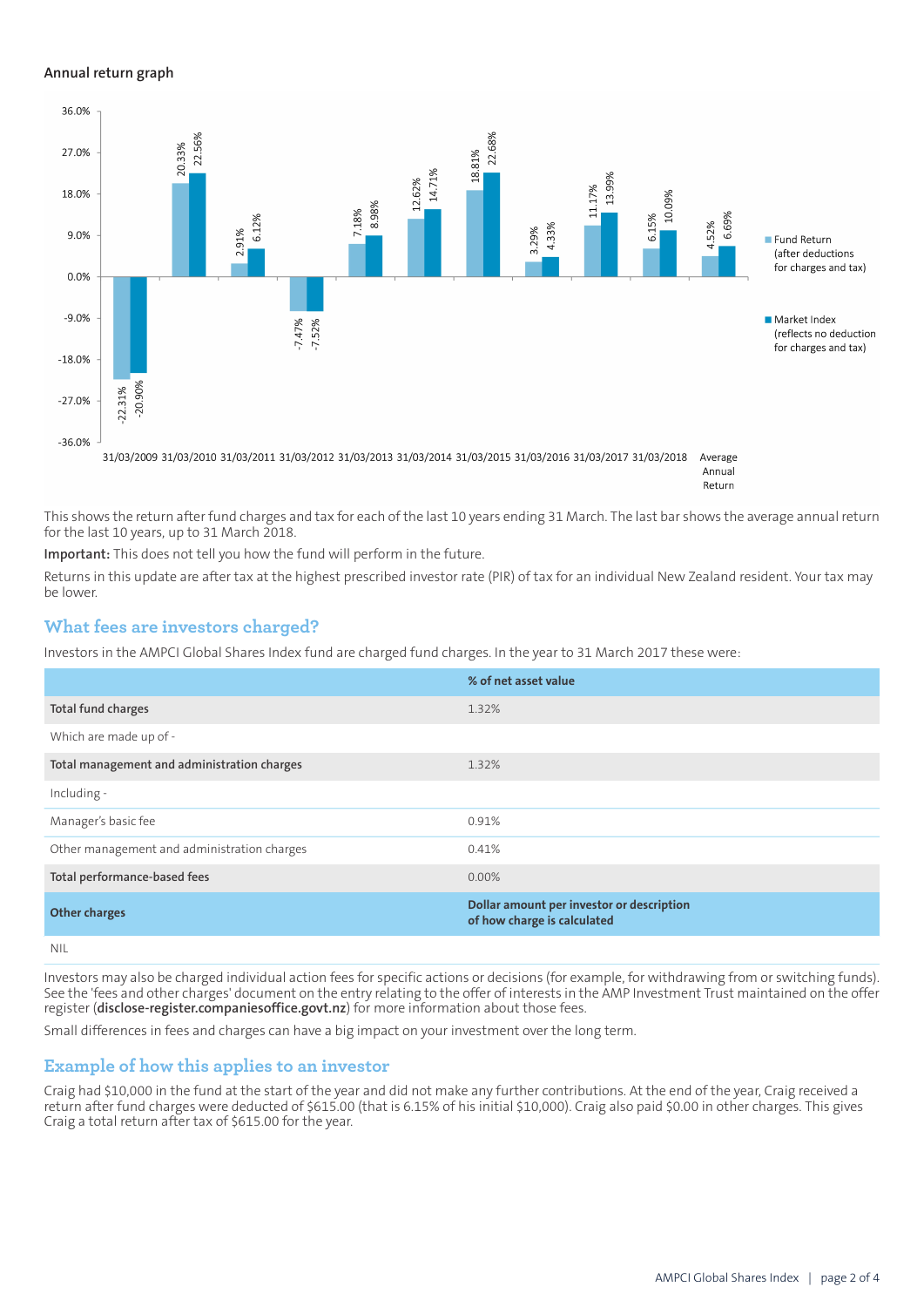# **What does the fund invest in?**

## **Actual investment mix<sup>2</sup>**

This shows the types of assets that the fund invests in.



## **Target investment mix**

This shows the mix of assets that the fund generally intends to invest in.

| <b>Asset Type</b>            | <b>Allocation</b> |
|------------------------------|-------------------|
| Cash and cash equivalents    | 0.00%             |
| New Zealand fixed interest   | 0.00%             |
| International fixed interest | 0.00%             |
| Australasian equities        | 0.00%             |
| International equities       | 100.00%           |
| Listed property              | 0.00%             |
| Unlisted property            | 0.00%             |
| Commodities                  | 0.00%             |
| Other                        | 0.00%             |

# **Top 10 investments<sup>2</sup>**

|    | <b>Name</b>            | Percentage<br>of fund<br>net assets | <b>Asset Type</b>      | <b>Country</b> | <b>Credit rating</b><br>(if applicable) |
|----|------------------------|-------------------------------------|------------------------|----------------|-----------------------------------------|
| 1  | Apple Inc              | 2.19%                               | International equities | United States  | N/A                                     |
| 2  | Microsoft Corp         | 1.69%                               | International equities | United States  | N/A                                     |
| 3  | Amazon.com Inc.        | 1.50%                               | International equities | United States  | N/A                                     |
| 4  | JPMorgan Chase & Co    | 0.97%                               | International equities | United States  | N/A                                     |
| 5  | Facebook Inc.          | 0.96%                               | International equities | United States  | N/A                                     |
| 6  | Johnson & Johnson      | 0.87%                               | International equities | United States  | N/A                                     |
|    | Alphabet Inc (Class C) | 0.81%                               | International equities | United States  | N/A                                     |
| 8  | Exxon Mobil Corp       | 0.79%                               | International equities | United States  | N/A                                     |
| 9  | Alphabet Inc (Class A) | 0.78%                               | International equities | United States  | N/A                                     |
| 10 | Bank of America Corp   | 0.76%                               | International equities | United States  | N/A                                     |

The top 10 investments make up 11.32% of the fund.